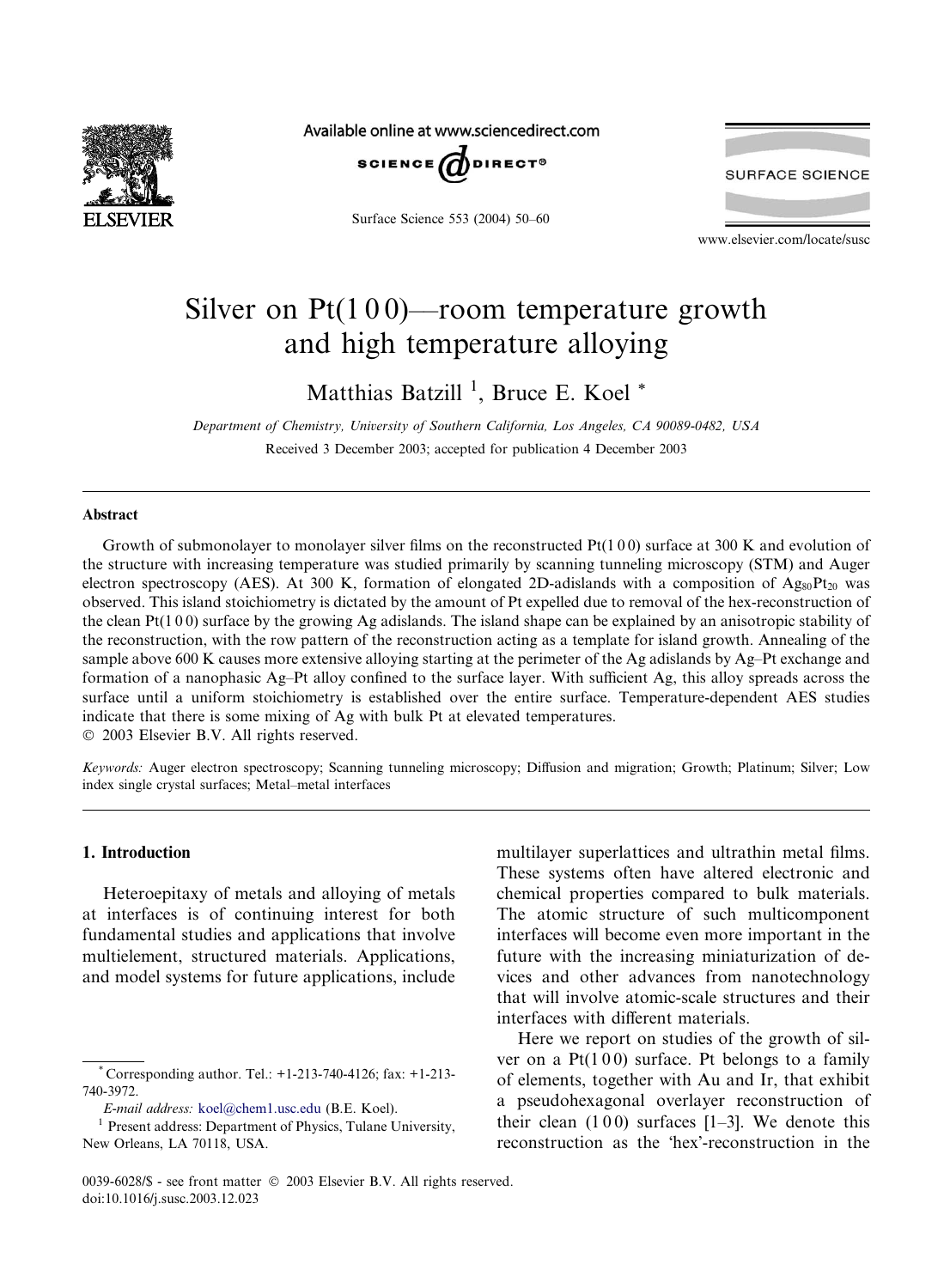remainder of this article.The hexagonal overlayer on the square  $(100)$  lattice results in a large unit cell that is apparent in scanning tunneling microscopy (STM) images as a height modulation due to occupation of different sites on the square 'substrate' lattice by atoms in the overlayer. The characteristic structures of this reconstruction are rows with a periodicity of 5 substrate–atom separations along the  $(011)$  direction. The 'troughs' of these rows are due to surface atoms occupying sites on the square lattice close to fourfold hollows, while the 'ridges' of these rows are from atoms that occupy atop sites on the square lattice. Although, some atoms obviously occupy energetically unfavorable positions, formation of the hex-reconstruction reduces the energy by 17% compared to a bulk-truncated  $(100)-(1\times1)$  surface [4].

STM studies of metal growth on these  $(100)$ surfaces are fairly rare. Examples of such experiments, include homoepitaxial growth on Au [5,6] and Pt [7], and the growth of Sm [8], Re [9], Ge [10], and Au [11] on Pt(100) and Cu on Ir(100) [12]. Elongated islands were formed in homoepitaxial growth that could be explained by anisotropic adatom diffusion that results from the row structure of the hex-reconstruction. Deposition of heteroatoms on  $Pt(100)$  also resulted in elongated island structures. For the growth of Sm on  $Pt(100)$ , two mechanisms were proposed to lead to elongated island shapes: anisotropic adatom diffusion and preferential lifting of the reconstruction along the 'ridges' of the hex-reconstruction [8].

Adsorption of any of several adsorbates (e.g.,  $CO<sub>(a)</sub>$  and  $O<sub>(a)</sub>$ ) on the Pt(100)-hex surface has also been observed to lift the reconstruction. STM studies of CO adsorption revealed that lifting of the reconstruction proceeds in a strongly anisotropic manner [13].Once an unreconstructed region is nucleated at an individual row, removal of the reconstruction proceeds fast along this row. Growth of the unreconstructed domains normal to the rows of the hex-reconstruction, on the other hand, is much slower. This results in a "row-byrow" removal of the reconstruction. Molecular beam experiments have determined that 4–5 CO molecules are necessary to nucleate lifting of the Pt(100)-hex-reconstruction [14].

Growth of Ag on  $Pt(111)$  has been studied extensively both at low and high temperatures. Nucleation and initial island growth processes were investigated for this system at low temperatures [15].Deposition of submonolayer amounts of silver and subsequent annealing to above 620 K forms an intermixed Ag–Pt surface with nanometer-sized silver agglomerates embedded in a Pt matrix, or vice versa, depending on the Ag coverage  $[16–18]$ . It was proposed that alloying of Ag with Pt reduces stress in pseudomorphic Ag layers and thus alloy formation is a means for reducing the free energy of the system.Tersoff [19] generalized the importance of stress in adlayers to explain surface alloying of elements that are immiscible in the bulk. Experimentally, it was found that the intermixed  $Ag-Pt(111)$  alloy was confined to the topmost layer, with no Ag diffusion into the bulk of the Pt crystal.This and the clustering of Ag and Pt in the intermixed surface layer was explained by a positive exchange energy  $\varepsilon = \varepsilon_{\text{A}gPt} - \frac{1}{2}(\varepsilon_{\text{A}gAg} + \varepsilon_{PtPt})$  (with negative  $\varepsilon$  values). Thus, the observed structure of Ag clusters in a Pt matrix is a result of strain minimization that favors dissolution of Ag in the surface layer and a positive exchange energy that favors Ag–Ag bonds.

In brief communications, we have described the mixing of Ag and Pt at 300 K as a result of lifting of the  $Pt(100)$ -hex-reconstruction by the growing Ag adlayer and the formation of a disordered  $Ag_{80}Pt_{20}$  alloy [20] and the coexistence of an Ag–Pt surface alloy with a pure-Pt hex-reconstructed phase in thermodynamic equilibrium for Ag coverages below 0.3 ML [21]. In this article, we present additional studies of the evolution of the surface at different annealing temperatures. Auger electron spectroscopy (AES) studies indicate a reversible mixing of Ag with Pt at elevated temperatures.We also extend our discussion of the growth of Ag on  $Pt(100)$  at 300 K and propose a mechanism for the strongly anisotropic island growth.This mechanism involves an anisotropic stability of the hex-reconstruction and thus is a unique aspect of growth on reconstructed surfaces. We propose that this mechanism for the formation of elongated adislands may allow the use of such reconstructed surfaces as templates to grow nanostructured surfaces by alternating deposition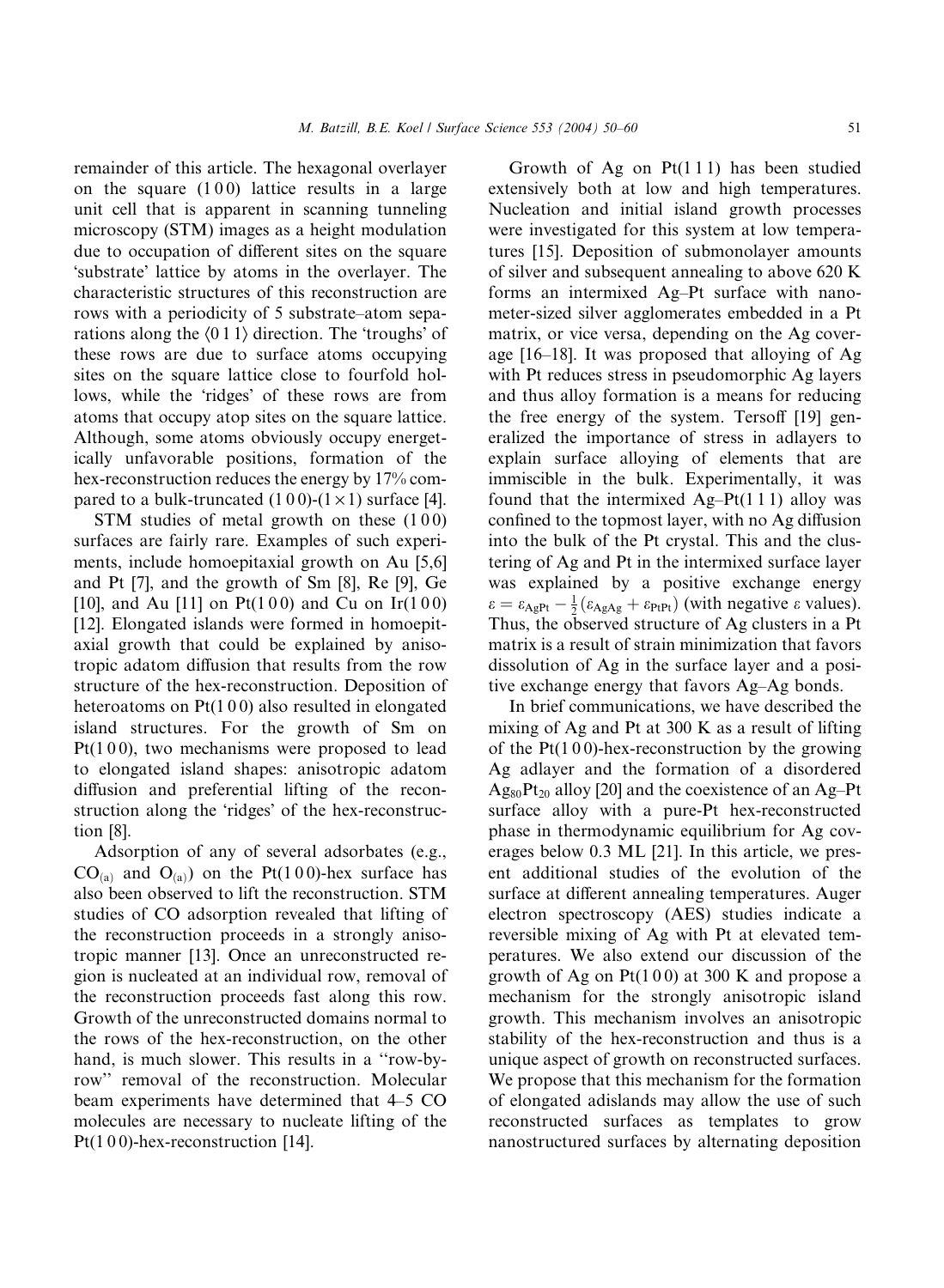of two materials that consequently form striped adislands.

### 2. Experimental methods

Experiments were performed in an UHV chamber that was equipped with a cylindrical mirror analyzer (CMA) for AES, rear-view low energy electron diffraction (LEED) optics, a quadrupole mass spectrometer for residual gas analysis and temperature programmed desorption (TPD), homebuilt single-piezo-tube STM, ion-gun for sample cleaning, resistively heated Ag-evaporation source, and precision-leak valves for gas dosing [22].For AES, the CMA and its coaxial electron gun were positioned normal to the sample surface. The spectra were recorded in  $dN(E)/dE$  mode using a lock-in amplifier and a modulation voltage of 6-V peak-to-peak.To obtain the temperaturedependent AES data, we continuously scanned the Ag double-peak at 351 and 356 eV while the temperature was ramped or kept constant at a preselected value.The peak-to-peak AES-signal (of the entire double-peak energy region) and the temperature were monitored simultaneously.The sample was grounded during AES and the sample was heated radiatively by a filament mounted close to the backside of the crystal.The sample could also be biased and heated by electron bombardment to allow for more efficient heating during sample cleaning and preparation. The sample temperature was measured by a chromel/alumel thermocouple that was spotwelded to the side of the crystal.

The  $Pt(100)$  single crystal was cleaned by standard procedures consisting of cycles of 500-eV  $Ar<sup>+</sup>$ -ion sputtering and annealing to 1200 K followed by annealing at 1000 K in  $5 \times 10^{-7}$ -Torr O<sub>2</sub> to remove carbon, and finally, annealing to 1200 K in vacuum.The cleanliness of the sample was monitored by AES and the procedure was repeated until no contamination at the surface could be detected. The Ag-evaporation rate was calibrated by AES ''uptake plots'' on samples that were annealed to 800 K following each deposition cycle in which AES signals were recorded as a function of the Ag-deposition time. Under these conditions, i.e., after annealing to 800 K, Ag and Pt form a surface alloy confined to the topmost layer only. With increasing Ag content, Pt is replaced by Ag in the surface layer until a complete pseudomorphic Ag layer forms [20]. Upon completion of this Ag layer, a ''break'' or change in slope occurs in the AES uptake plot. The amount of Ag deposited at this break is defined as 1-ML Ag.From the AES uptake plot we determined a deposition rate of 0.004 ML/s, which was kept constant for all experiments. After every Ag deposition, we confirmed the Ag coverage by AES.

## 3. Results

The morphology of the surface following Ag deposition on a  $Pt(100)$ -hex substrate is described and discussed below.In Section 3.1, we describe the structure that evolves upon silver deposition at 300–400 K.As the sample is annealed to higher temperatures, the surface evolves from a kinetically trapped structure to the thermodynamic equilibrium structure dictated by energy minimization.This is described in Section 3.2 both by STM studies after re-cooling of the sample to 300 K as well as temperature-dependent AES studies that reveal variations in the Ag concentration close to the surface.

## 3.1. Room temperature growth

STM images after the deposition of submonolayer amounts of Ag on the  $Pt(100)$ -hex surface reveal extended 2D islands, as shown in Fig.1. These islands are separated by the hex-reconstructed Pt substrate. The islands show strong anisotropic shapes with an elongation along the rows of the hex-reconstruction. Island edges are very straight over several 100 nm and run along the rows of the reconstruction. Furthermore, it appears that the islands preferentially terminate along the 'troughs' of the reconstruction. STM images on top of the islands, as shown in Fig.1(b), exhibit corrugations of  $\sim 0.05$  nm. This is significantly less than the atomic step height and can be attributed to incorporated Pt atoms in a Ag matrix [16]. Pt atoms are expelled from the topmost Pt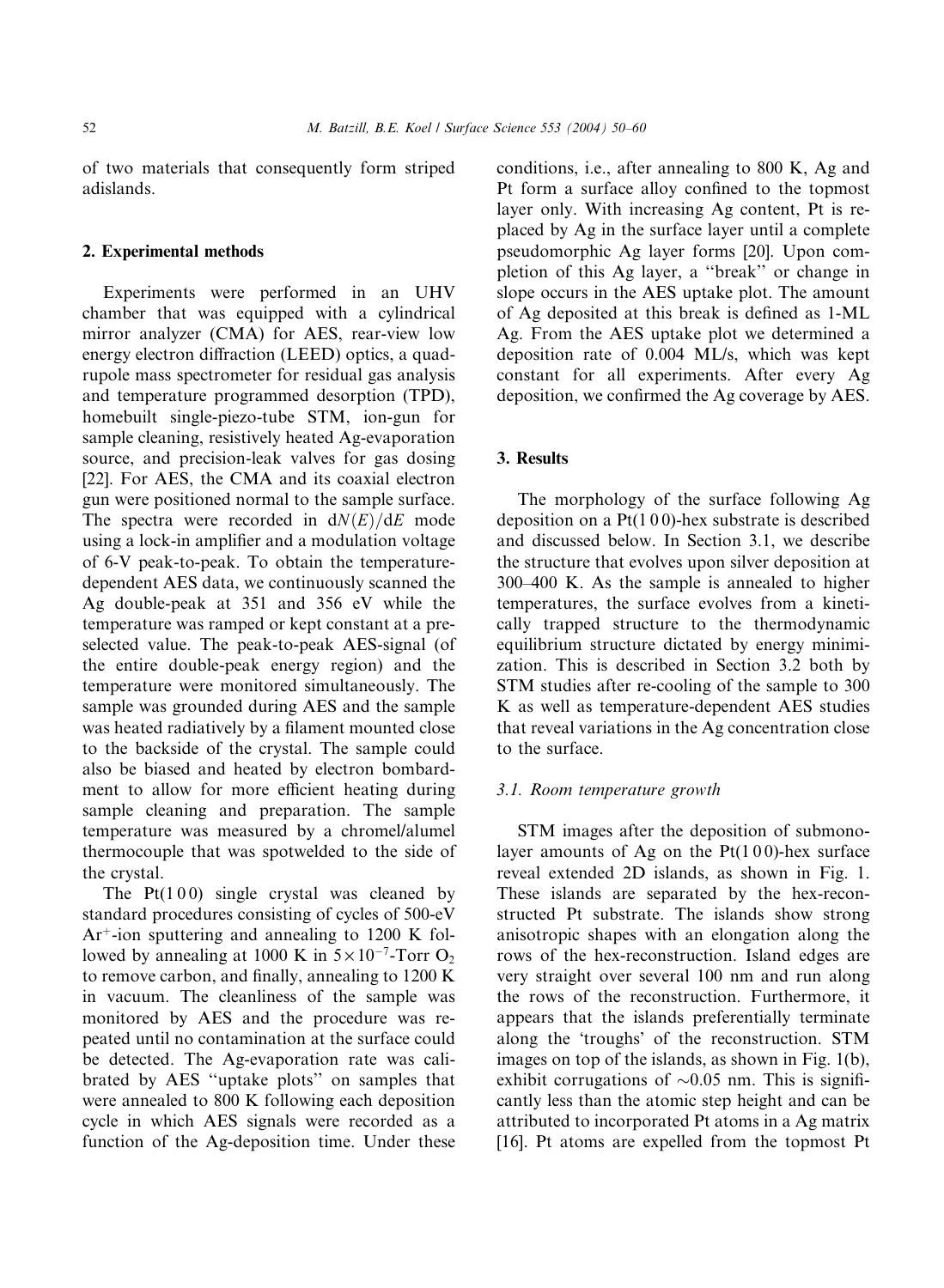

Fig. 1. STM images of submonolayer  $Ag_{80}Pt_{20}$  adislands on Pt(100) after Ag deposition at 300 K. (a) Scan area (60 nm)<sup>2</sup>. The adislands exhibit straight edges and are separated from each other by the hex-reconstructed Pt(100) substrate. (b) Scan area (15 nm)<sup>2</sup>. Ag is imaged brighter than Pt.This island shows a disordered structure with 20% Pt dispersed in 80% Ag.

layer when the hex-reconstruction is lifted because the hex-reconstructed surface is more densely packed than the ideal termination of a bulk (100) layer. As a result, the 'released' Pt atoms combine with Ag adatoms to form 2D islands. Since the hex-reconstructed layer contains 20–25% more Pt atoms than the  $(100)$  layer, a stoichiometry of approximately  $Ag_{80}Pt_{20}$  is expected for the 2D adislands.This is in good agreement with STM images if one assumes that Pt is imaged darker. Pt appearing darker in STM compared to Ag has also been observed for Pt–Ag surface alloys on the Pt(1 1 1) surface [16]. This observed chemical contrast between Pt and Ag can partly be explained by the different atomic sizes of the two elements but must mainly be ascribed to electronic effects.

We can construct the scenario that is displayed schematically in Fig. 2 from the STM data. At room temperature, nucleation of adislands on the  $Pt(100)$ -hex surface proceeds by lifting of the hexreconstruction.This provides additional Pt that is incorporated into the growing islands to form a disordered alloy with a composition close to  $Pt_{20}Ag_{80}$ . The anisotropic island shape indicates island growth that is faster along the rows of the reconstruction than normal to them.In principle, strongly anisotropic adatom diffusion on the reconstructed surface, as was observed for homoepitaxial growth of Au and Pt, can explain the anistropic island shape.However, the straight edges of the islands and the termination of the islands along the 'troughs' of the hex-reconstruction are difficult to explain by anisotropic diffusion alone. Such a peculiar island shape (i.e., with straight edges and an island termination defined by the substrate) implies that Ag adatoms are less likely to attach themselves to the edges of the islands as long the underlying substrate is reconstructed.This can be rationalized by stronger Ag– Pt bonding on the unreconstructed- $(1 \times 1)$  surface than on the hex-reconstructed surface, which in turn can be viewed as the driving force responsible for lifting of the reconstruction underneath of Ag adislands.Furthermore, the island shape implies that an island lifts the reconstruction across the full width of a hex-unit cell. Once the reconstruction is lifted, further growth of the island is fast along the rows (because this does not require a new nucleation event) and this growth proceeds with the full width of a hex-unit cell. The observation that the reconstruction is lifted in a row-like fashion implies that the reconstruction is only stable if it exists across the full width of the unit cell.Partial removal of the hex-reconstruction appears to destabilize it and the structure reverts to the  $(100)-(1\times1)$  arrangement over to the next 'trough'. It is intuitive that the 'trough' atoms have a lower energy than the 'ridge' atoms in the reconstruction.Thus the trough sites appear to stabilize the reconstruction for each row. As a consequence, the lifting of the reconstruction needs to be nucleated anew for each row, but once nucleated an island can grow along the row by adatom attachment. Furthermore, the strongly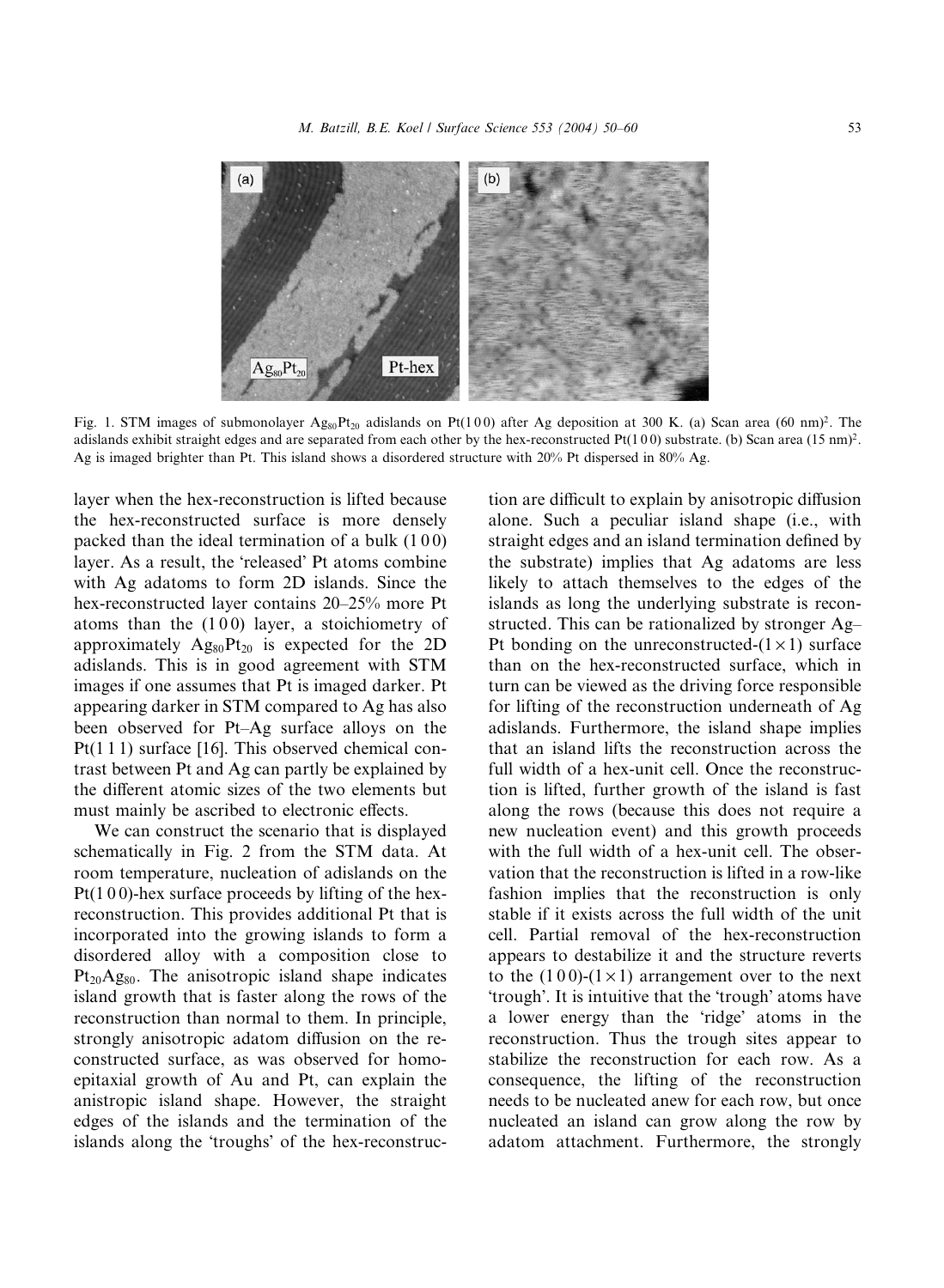



Fig. 2. Schematic illustration of the growth of an adisland on a Pt-hex surface. (a) Illustration of the hex-reconstructed surface. The gray shades indicate different vertical positions in the hex-overlayer.Bright circles correspond to atoms close to atop sites and dark circles reflect atoms close to fourfold hollow sites.(b) Ag deposition results in lifting of the reconstruction and nucleation of adislands across the full width of the periodicity of the reconstruction. Newly arriving Ag atoms (represented by open circles) can diffuse to the end of the adislands and continue growth of the island along the direction of the rows of the reconstruction. Pt atoms that are expelled out of the reconstruction and form an intermetallic alloy in the adisland are represented by gray-shaded circles.(c) Growth normal to the reconstruction-row pattern proceeds by a nucleation event that lifts the reconstruction across the full width of the adjacent unit cell. Subsequent island growth extend along the adjacent new 'row'.

anisotropic shape of the adislands implies that more than one Ag adatom is necessary to nucleate the lifting of the reconstruction.This is quite reasonable because the increase in the surface energy caused by lifting the reconstruction across the full width of a row has to be compensated by some energy gain due to the termination of the surface by Ag (Ag has about one-half of the surface energy of Pt [23]) and/or the increased bond-strength for Ag growing on a  $(100)-(1\times1)$  substrate rather than on a hex-reconstructed substrate. Therefore, it could be anticipated that the critical Ag-cluster size required for nucleation would be larger than one, as required by the energy needed to compensate for the energy increase due to lifting of the reconstruction.

The growth of Ag on  $Pt(100)$ -hex has similarities to what was observed previously for the lifting of this reconstruction by exposure to CO molecules.In that case, the reconstruction is lifted in a row-by-row fashion, with much faster lifting along the rows compared to the direction normal to the rows [13]. For CO adsorption on  $Pt(100)$ -hex, it was determined that 4–5 CO molecules were necessary to nucleate the lifting of the reconstruction which involves 8–10 Pt substrate atoms [14].

In summary, we conclude that the anisotropic island shape with straight island edges is due to an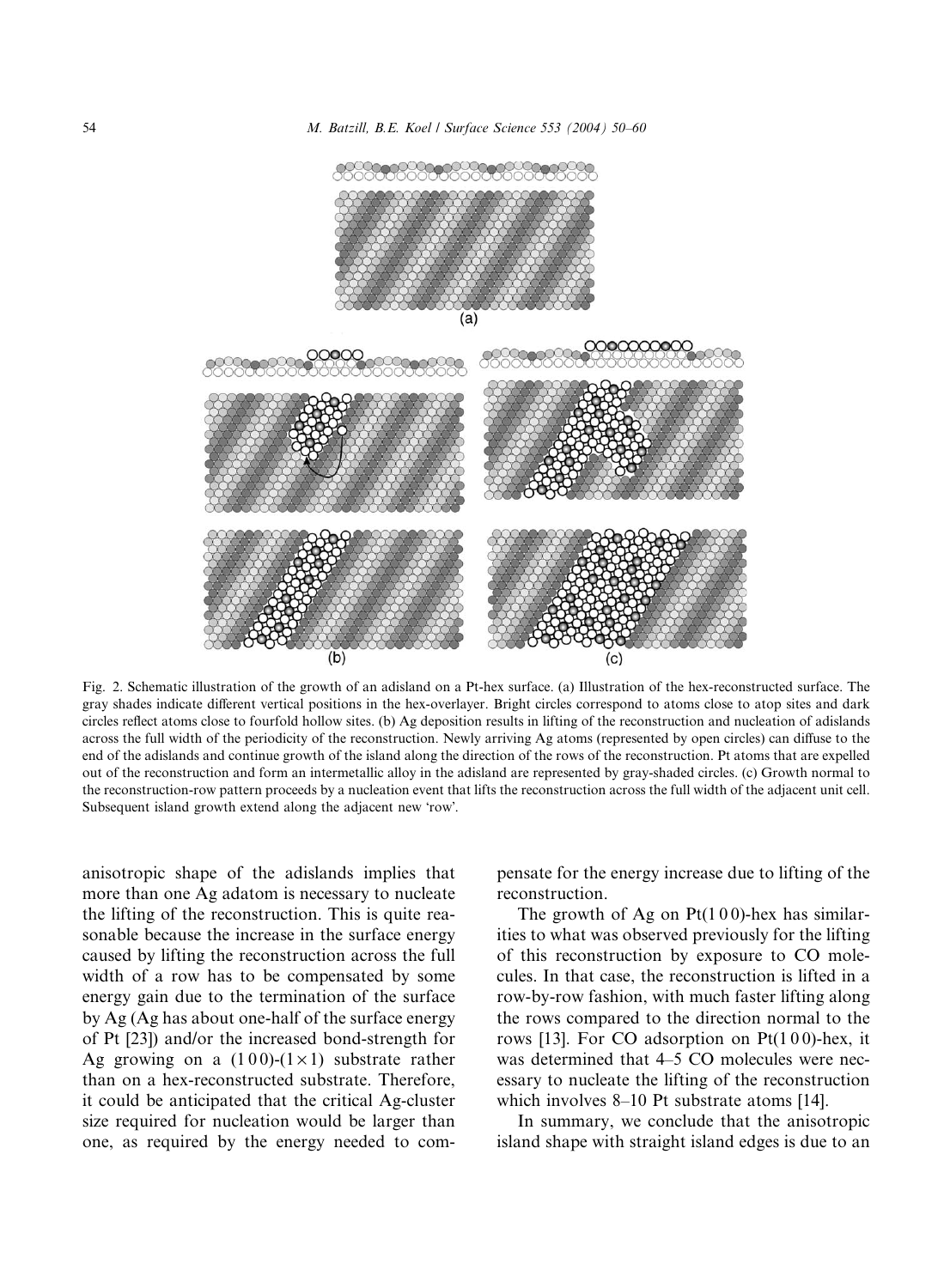anisotropic stability of the hex-reconstruction of the substrate that always results in the lifting of the reconstruction across the full width of the unit cell describing the reconstruction. Once islands are nucleated, they grow relatively easily along the rows of the reconstruction.Anisotropic diffusion of adatoms along diffusion channels parallel to the adislands may enhance their anistropic shape.If these diffusion channels, defined by the reconstruction of the substrate, are too far away from the edges of the adislands lateral sticking of adatoms to the islands is prevented.At the end of the island adatoms can diffuse into an adjacent channel, which allows sticking to the end of the adisland and thus is promoting an elongated island shape. A similar behavior was for example discussed for  $Cu/Pd(1 1 0)$  [24].

### 3.2. Surface evolution with annealing temperature

In this subsection we present observations of the change in surface morphology and composition if an Ag deposit is annealed to higher temperatures.The surface morphology is characterized by room temperature STM studies after the sample was re-cooled from the annealing temperature to 300 K. Monitoring the Ag-AES signal while the sample temperature is varied and/or after some elapsed time at a constant, high temperature allows for a qualitative description of changes in the surface composition. The STM and AES

studies are presented and discussed separately below.

# 3.2.1. STM

Annealing of submonolayer-Ag deposits on the Pt(100)-hex surface to 600 K for 10 s results in a change of the surface morphology compared to that obtained following deposition.STM images characterizing such annealed surfaces are displayed in Fig.3.The islands are still clearly visible, however, the island edges are no longer as straight as they were after room temperature growth. Inspection of the 'substrate' adjacent to the island edges shows that the characteristic row structure of the hex-reconstruction has retreated from the island edges. Instead, the substrate that is located in the proximity of the islands exhibits a morphology that is similar to that of the islands themselves.The islands have also changed their appearance. Now, the islands exhibit a nanophasic structure of darker and brighter domains that can be identified as Pt and Ag regions, respectively. These domains exhibit an elongated and meandering structure. The nanophasic structure observed here is similar to that in  $Ag/Pt(1 1 1)$  studies where Ag alloys with Pt upon annealing to above 650 K and forms either a droplet or stripe domain pattern depending on the Ag coverage [17]. These nanophasic domains can be explained as stress domains that are a result of a competition between short-range attractive forces due to stronger



Fig. 3. STM images of a submonolayer-Ag deposit on Pt(100) after annealing to 600 K. (a) Scan area (110 nm)<sup>2</sup> and (b) scan area (45 nm)<sup>2</sup>. The darker (Pt) and brighter (Ag) areas in the island structure have clustered together to form a nanophasic, intermixed Ag–Pt alloy.This nanophasic morphology has spread to the lower terraces and replaced the Pt(1 0 0)-hex-reconstruction in the vicinity of the adislands.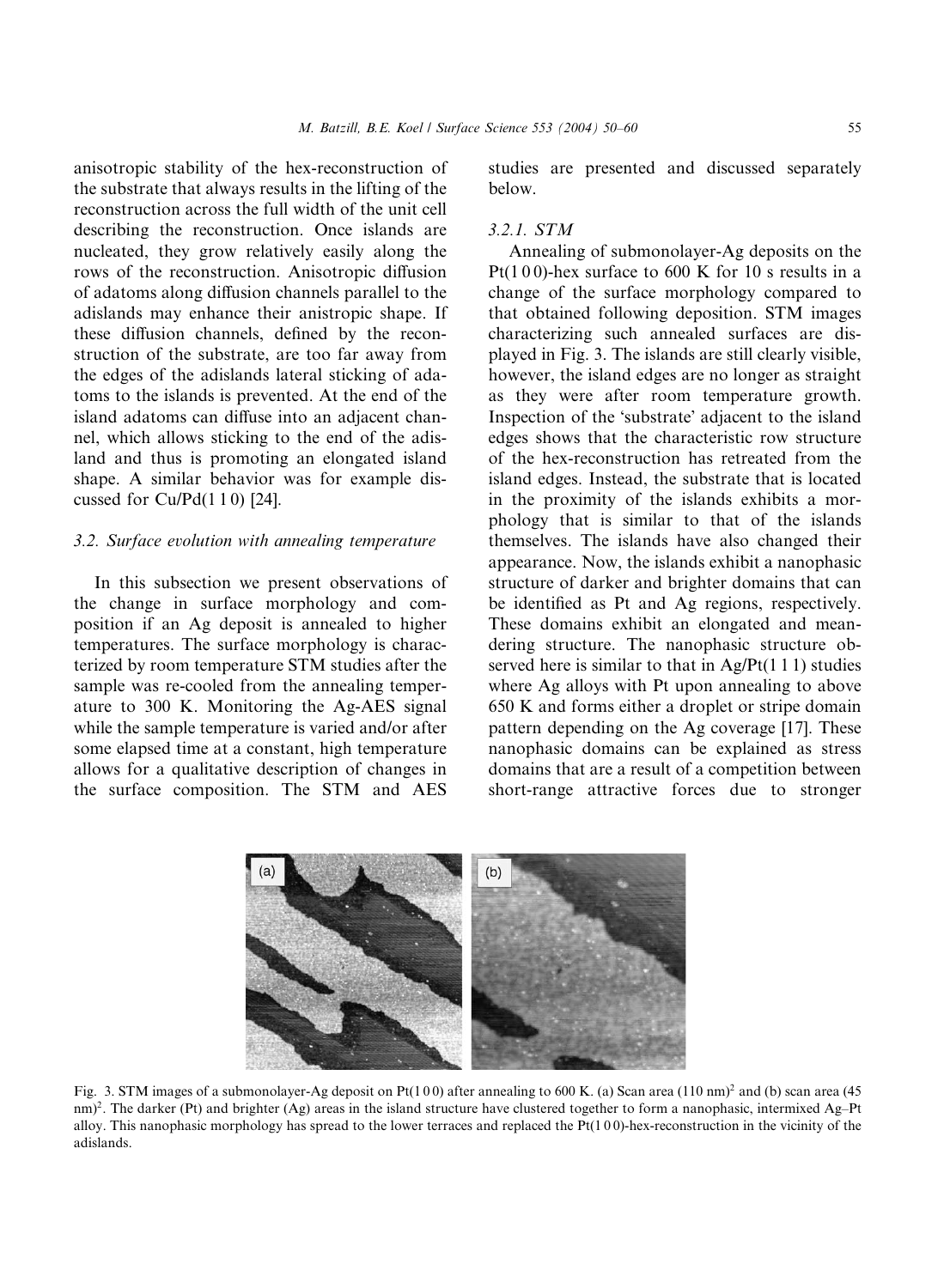Ag–Ag bonding than Pt–Pt bonding, i.e. a positive exchange energy, and long-range repulsive forces mediated by stress-fields that arise because of the lattice-size mismatch between Ag and Pt.

Heating the  $Pt(100)$ -hex surface containing submonolayer-Ag deposits to 600 K causes the concentration of darker, i.e. Pt, regions in the islands to increase compared to that in the adislands grown at room temperature.This indicates that Pt from the substrate was incorporated into the islands and/or Ag was lost from the islands during heating.This and the observation that the hex-reconstruction has retreated from the island edges suggests that Ag from the islands has spread away from the islands and alloyed with the Pt in the region near the island.The Pt that is expelled by removal of the hex-reconstruction and incorporation of Ag to form an alloy, replaces the Ag atoms lost from the islands.This mechanism is represented schematically in Fig.4.If the exchange



Fig.4.Schematic illustration of spreading of the alloyed region upon annealing the sample.(a) Illustration of the island structure after growth at 300 K.(b) Ag atoms from the adislands can exchange places with Pt atoms in the lower terrace at 600 K and this results in a spreading of the alloyed region to the lower terrace.

of Ag and Pt between the islands and the substrate occurred in a one-to-one ratio, then the size of the adislands would not be expected to change. However, because the hex-reconstructed surface is more densely packed, alloying and lifting of the reconstruction results in 20% more Pt atoms being expelled out of the surface layer than are replaced by Ag.Thus, it could be expected that either (i) the adislands grow in size by 20%, (ii) additional pure-Pt adislands form, or (iii) Pt diffuses to step edges. Pure-Pt adislands were never observed. Neither of the other two possibilities are observable with STM in our studies since we cannot monitor the same surface area before and after annealing and thus cannot judge whether or not there has been a change in either the island size or terrace width. We believe that the former is unlikely because an increase in the island size would involve the overgrowth of the nanophasic Ag–Pt alloy-structure that surrounds the edges of the islands and we argue below that such a two-layer alloy is not favorable.

Fig. 5(a) shows an image from a sample with 0.5-ML Ag that has been annealed to 600 K. Fig. 5(b) show an image from a similar sample with 0.4- ML Ag that was annealed to 900 K. From these large-scale STM images it is apparent that the surface morphology has also changed on this length scale compared to clean  $Pt(100)$ . Stepbunches, rather than monatomic steps, primarily separate the flat terraces that were several hundreds of nm wide on the clean  $Pt(100)$ -hex surface. However, the surfaces shown in Fig. 5 exhibit depressions that often have an elongated shape and are separated by monatomic steps.This is surprising because such high temperature annealing usually results in flat terraces without holes that expose second-layer terraces.

We explain the shape of these structures as a consequence of the spreading and alloying of Ag from the adislands described above.Although Ag from the adislands is 'used up' to form an alloy on the Pt terraces, the adislands do not decrease in size, because Ag atoms from the islands are replaced by Pt that was expelled out of the 'substrate' upon alloy formation. This exchange between Ag and Pt continues until the composition is uniform across the surface.The reason why the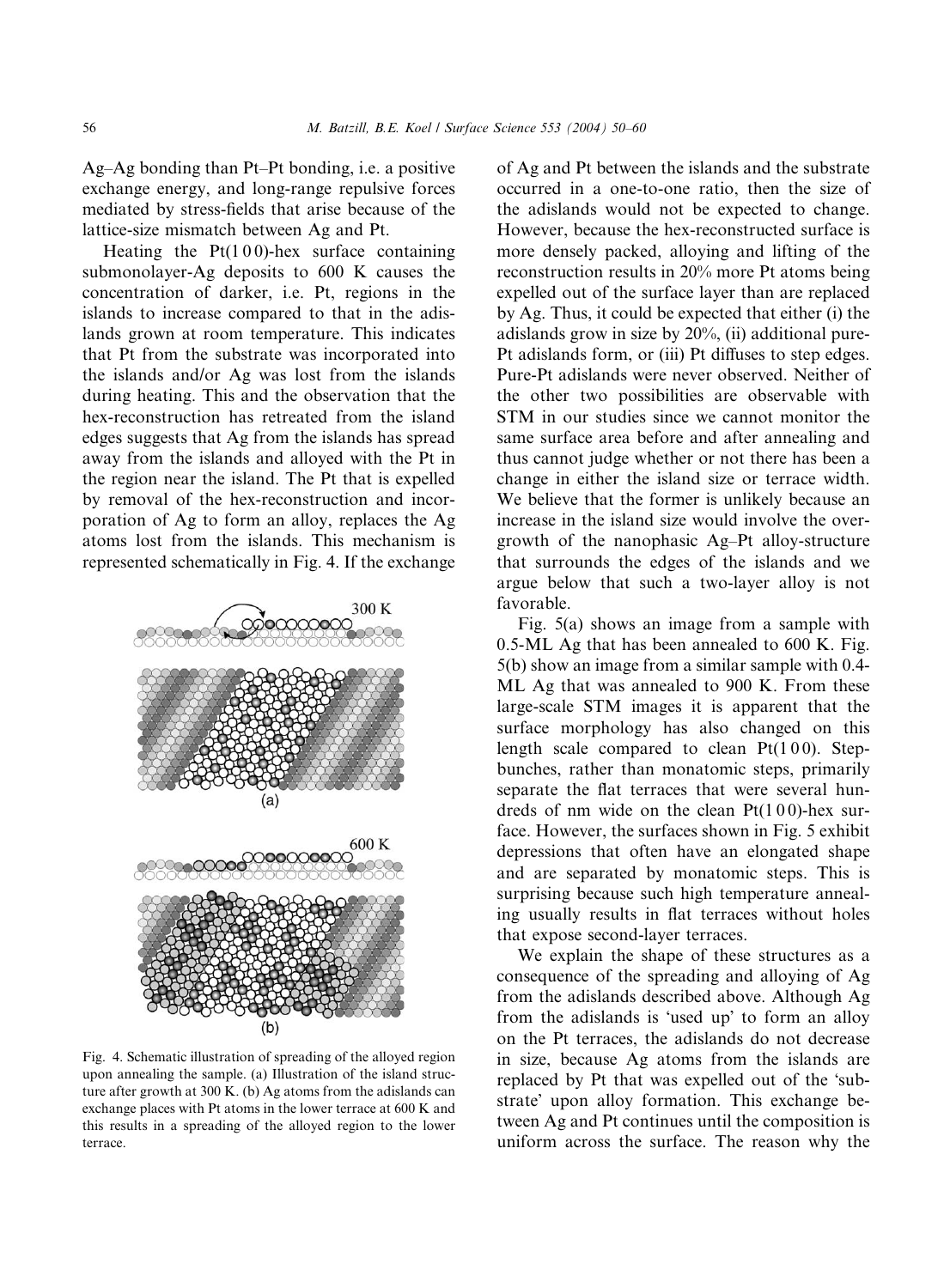

Fig. 5. STM images of (a) 0.5-ML Ag on Pt(100) annealed to 600 K. Scan area  $(120 \text{ nm})^2$ . (b) 0.4-ML Ag on Pt(100) annealed to 900 K. Scan area  $(300 \text{ nm})^2$ .

islands (or holes) do not coalesce upon annealing to 900 K is a consequence of the confinement of the alloy to the surface layer. This constraint, forces the coalescence of holes in the terraces to occur by interlayer mass transport. Interlayeratom exchange is much slower and more highly activated then intralayer exchange or diffusion. Thus, the diffusion process appears to be too slow to allow for a complete coalescence of the holes during annealing to 900 K for 10 s.

## 3.2.2. AES

The influence of temperature was investigated by AES for samples with two different initial Ag coverages.The Ag(351,356) peak-to-peak AES intensity was monitored and plotted either against elapsed time after reaching a certain high temperature or against the temperature for constant heating rates. Fig. 6(a) and (b) show the evolution of the Ag AES intensity for an increase in the sample temperature with a constant heating rate of  $\sim$ 1 K/s. In Fig. 6(a), a film with a Ag coverage of 0.3 ML was heated to  $\sim$ 850 K and cooled down with an initial cooling rate of  $-1$  K/s. No significant change in the Ag AES signal was observed for this film during heating or cooling.For a 1-ML Ag film, the situation is different as shown in Fig. 6(b). In this case, the Ag signal decreases with increasing temperature. The Ag intensity decreased by 10% from its initial value at 300 K after heating to 850 K for a constant heating rate of 1 K/s.If the sample was immediately cooled after reaching 850 K with a constant cooling rate, the Ag intensity

kept decreasing for a small temperature range but then started to increase again.The slope of the increasing Ag signal versus temperature is about the same as the slope during heating. The initial continuing decrease in the Ag signal after starting the cool-down process results in a small hysteresis and therefore the Ag intensity did not follow the same trace as during heating.

Experiments in which samples with 1-ML Ag were heated rapidly to a target temperature and then kept constant at this value are shown in Fig.  $6(c)$  and (d). In Fig.  $6(c)$ , the sample was heated to 600 K and then kept constant at this temperature for 950 s.The Ag AES intensity remained unchanged during this time. Subsequent heating to 800 K resulted in a decrease in the Ag signal. Keeping the temperature constant at this value causes a further decrease in the Ag signal.This can be observed more clearly in Fig.6(d) where the sample was heated rapidly to 800 K and then held at this temperature for 1000 s.The Ag signal continuously decreased during this time. Cooling the sample resulted again in an increase in the Ag signal.

TPD experiments show that no Ag desorbs from the surface below 900 K  $[21]$ . Thus, a decrease in the Ag-AES signal can only be explained by Ag clustering (3D-island formation) at the surface or Ag diffusion into the crystal. No evidence for clustering of Ag has been found in STM studies and the much lower surface energy of Ag compared to Pt [23] is expected to favor a wetting of the surface at all temperatures.Thus, we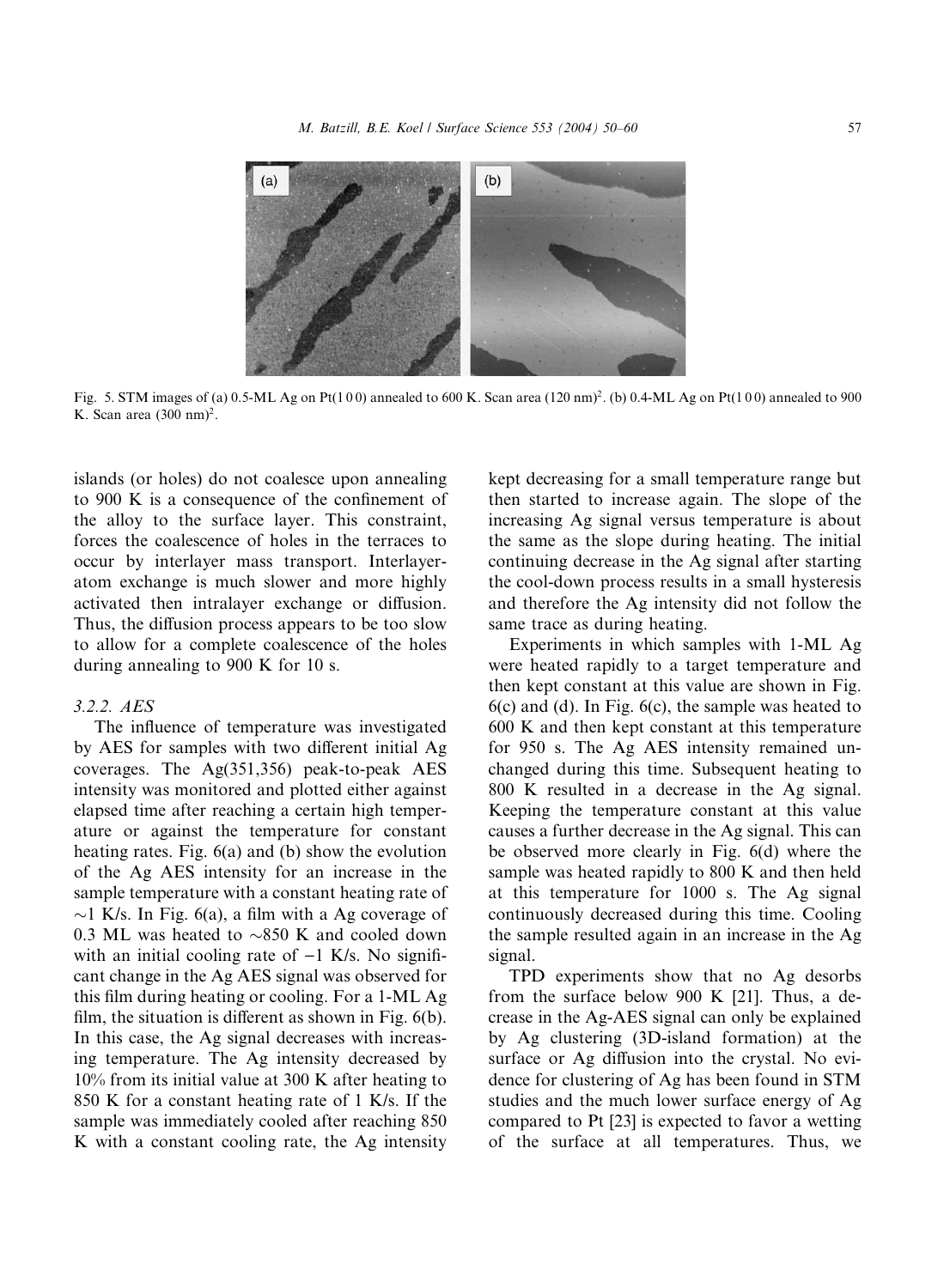

Fig. 6. Temperature-dependent AES intensities measured for (a) 0.3-ML Ag and (b) 1-ML Ag during heating at a constant rate of 1 K/ s and cooling with an initial rate of 1 K/s.(c) and (d) show AES intensities measured on samples with 1-ML Ag coverage as a function of elapsed time at different temperatures.The upper graphs show the sample temperature versus time and the lower graphs show the Ag peak-to-peak AES intensities during the same time.

propose that the decrease in the Ag-AES signal is a result of some mixing of Ag with the second and bulk layers of the crystal at elevated temperatures. For low initial Ag coverages, no significant change in the AES signal was observed, indicating that there is no substantial Ag diffusion into the subsurface region even at elevated temperatures. For 1-ML Ag coverage, the Ag-AES signal was temperature dependent and changed almost reversibly with heating and cooling of the sample. This and the faster diffusion at 800 K compared to 600 K can be explained by proposing two processes.We propose that Ag and Pt in the first and second layers can undergo place exchange at relatively low temperatures, and this may be a fast process so that the surface adjusts to a new equilibrium composition quickly after a temperature change and does not change significantly with time if the temperature is constant.This process is reversible upon cooling of the sample.Annealing to higher temperatures (e.g., 800 K) allows for diffusion deeper into the bulk or accelerates it to a measurable value. This is a slower process with a higher activation barrier. Continuous loss of Ag into the bulk explains the continuous decrease of the Ag-AES signal at 800 K. A small loss of Ag by diffusion into the bulk at 850 K also explains the observed hysteresis in the heating and cooling cycle displayed in Fig. 6(b).

Intermixing of Ag and Pt appears to be unfavorable because it was previously claimed that Ag and Pt possesses a positive exchange energy and Ag has a lower surface energy. However, the entropic contribution to the free energy may drive limited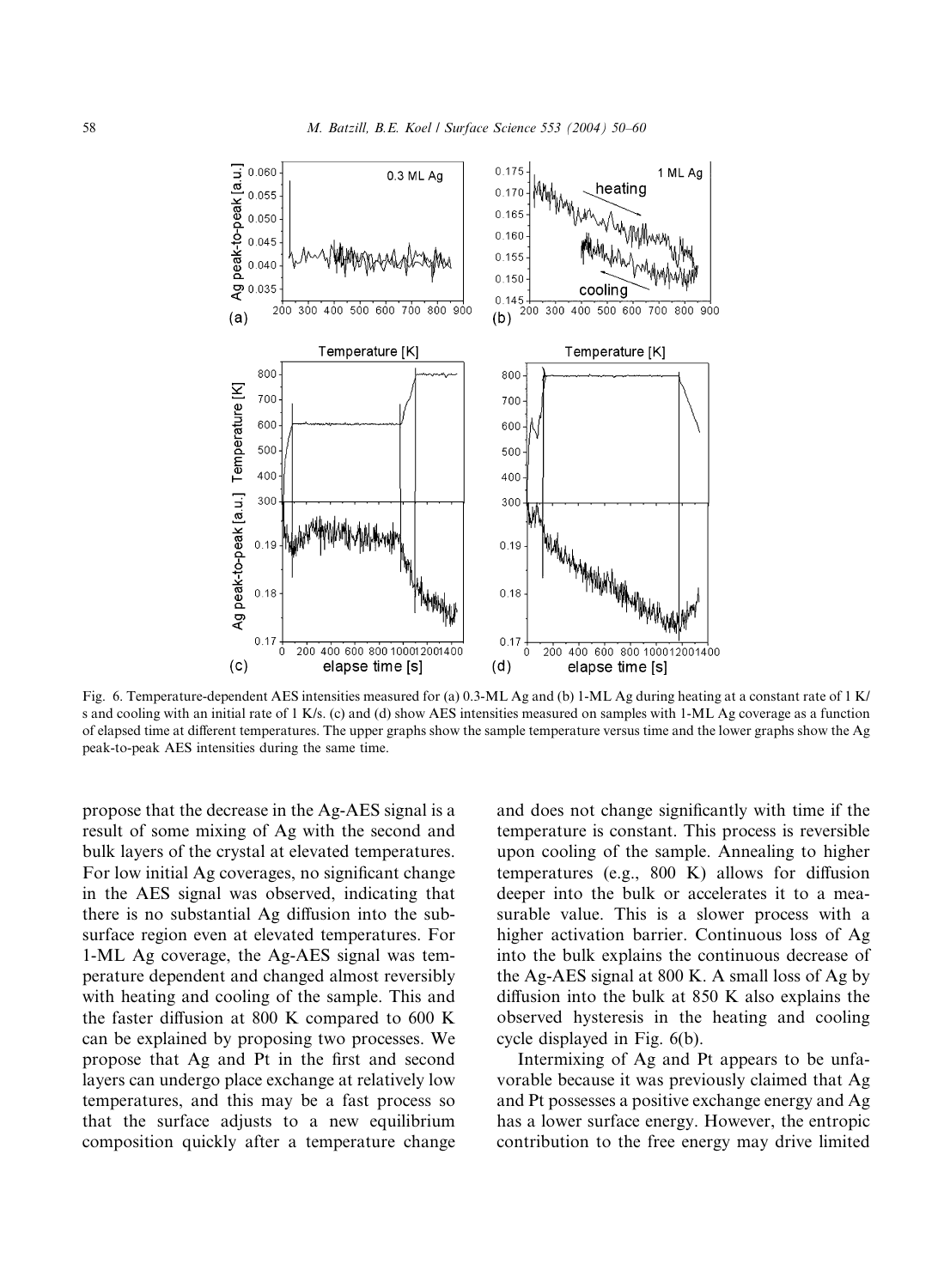mixing and disordering of the surface. One can argue that Ag and Pt can sufficiently disorder in the surface layer to increase configurational entropy at low Ag coverages and therefore no significant change in the AES signal was observed on such samples (Fig.  $6(a)$ ). For a pseudomorphic Agmonolayer, on the other hand, intermixing of Ag and Pt between the surface layer and the Pt substrate has to occur to increase configurational disorder in the surface layer.Consequently, Ag diffuses into the subsurface region of the Pt crystal and the Ag AES-signal decreases with increasing temperature.This process is reversible and upon cooling Ag diffuses back to the surface as the entropy contribution to the free energy becomes less dominant and the free energy of the system is reduced by increasing the amount of Ag at the surface.

## 4. Summary

Initial Ag growth on  $Pt(100)$ -hex at 300 K is strongly influenced by the surface reconstruction of the Pt crystal.Adisland-growth proceeds in elongated structures along the rows of the hexreconstruction.We explain this growth mode by an anisotropic stability of the hex-reconstruction. Such formation of elongated islands has been previously reported after the deposition of several metals on this surface and this behavior may be expected on  $(100)$  hex-reconstructed surfaces, i.e. Pt, Au, and Ir, for a variety of deposited materials. Annealing of the adisland structure above 600 K results in the formation of a nanophasic Ag–Pt alloy.The alloy formation starts at the perimeter of the adislands and spreads across the surface by exchanging Ag from the adislands with Pt from the adjacent lower terraces.The diffusion of Ag is limited to the surface layer. This confinement of Ag to the surface kinetically restricts the coalescence of alloy terraces.Although the nanophasic alloy remains essentially confined to the surface layer, AES indicates limited dissolution of Ag into bulk Pt after prolonged heating at elevated temperatures.Two processes for Ag diffusion are proposed to explain the temporal response of the AES signal upon changing the sample temperature: (i) Site exchange between Ag and Pt in the first and second layer, respectively, and (ii) vacancy mediated bulk diffusion processes of Ag in the subsurface region. The former is a fast, reversible process observed at all of the temperatures studied in this work.This process appears to be mainly entropy driven. Increasing configurational disorder (mixing) at elevated temperatures reduces the free energy of the system and upon cooling a lowering of the free energy by increasing the Ag content in the surface layer is obtained.The latter process is more highly activated and can only be observed at temperatures higher than 700 K on the time-scale of these experiments.

#### Acknowledgements

This work was partially supported by the Analytical and Surface Chemistry Program in the Division of Chemistry, National Science Foundation (NSF).

#### **References**

- [1] S. Hagstrom, H.B. Lyon, G. Samorjai, Phys. Rev. Lett. 15 (1965) 491.
- [2] G. Ritz, M. Schmid, P. Varga, A. Borg, M. Rønning, Phys. Rev.B 56 (1997) 10518.
- [3] D.L. Albernathy, S.G.J. Mochrie, D.M. Zehner, G. Grübel, D. Gibbs, Phys. Rev. B 45 (1992) 9272.
- [4] Y.Y. Yeo, C.E. Wartnaby, D.A. King, Science 268 (1995) 1731.
- [5] S. Günther, E. Kopatzki, M.C. Bartelt, J.W. Evans, R.J. Behm, Phys. Rev. Lett. 73 (1994) 553.
- [6] R.Q. Hwang, C. Günther, J. Schröder, S. Günther, E. Kopatzki, R.J.Behm, J.Vac.Sci.Technol.A 10 (1992) 1970.
- [7] T.R. Linderoth, J.J. Mortens, K.W. Jacobsen, E. Lægsgaard, I. Stensgaard, F. Besenbacher, Phys. Rev. Lett. 77 (1996) 87.
- [8] H.J. Venvik, C. Berg, A. Borg, S. Raan, Phys. Rev. B 53 (1996) 16587.
- [9] A.Ramstad, F.Strisland, S.Raaen, T.Worren, A.Borg, C. Berg, Surf. Sci. 57 (1999) 25.
- [10] M. Batzill, B.E. Koel, in preparation.
- [11] C. Berg, H.J. Venvik, F. Strisland, A. Ramstad, A. Borg, Surf. Sci. 409 (1998) 1.
- [12] G. Gilarowski, J. Mendez, H. Niehus, Surf. Sci. 448 (2000) 290.
- [13] A. Borg, A.-M. Hilmen, E. Bergene, Surf. Sci. 306 (1994) 10.
- [14] A. Hopkinson, J.M. Bradley, X.-C. Guo, D.A. King, Phys. Rev.Lett.71 (1993) 1597.